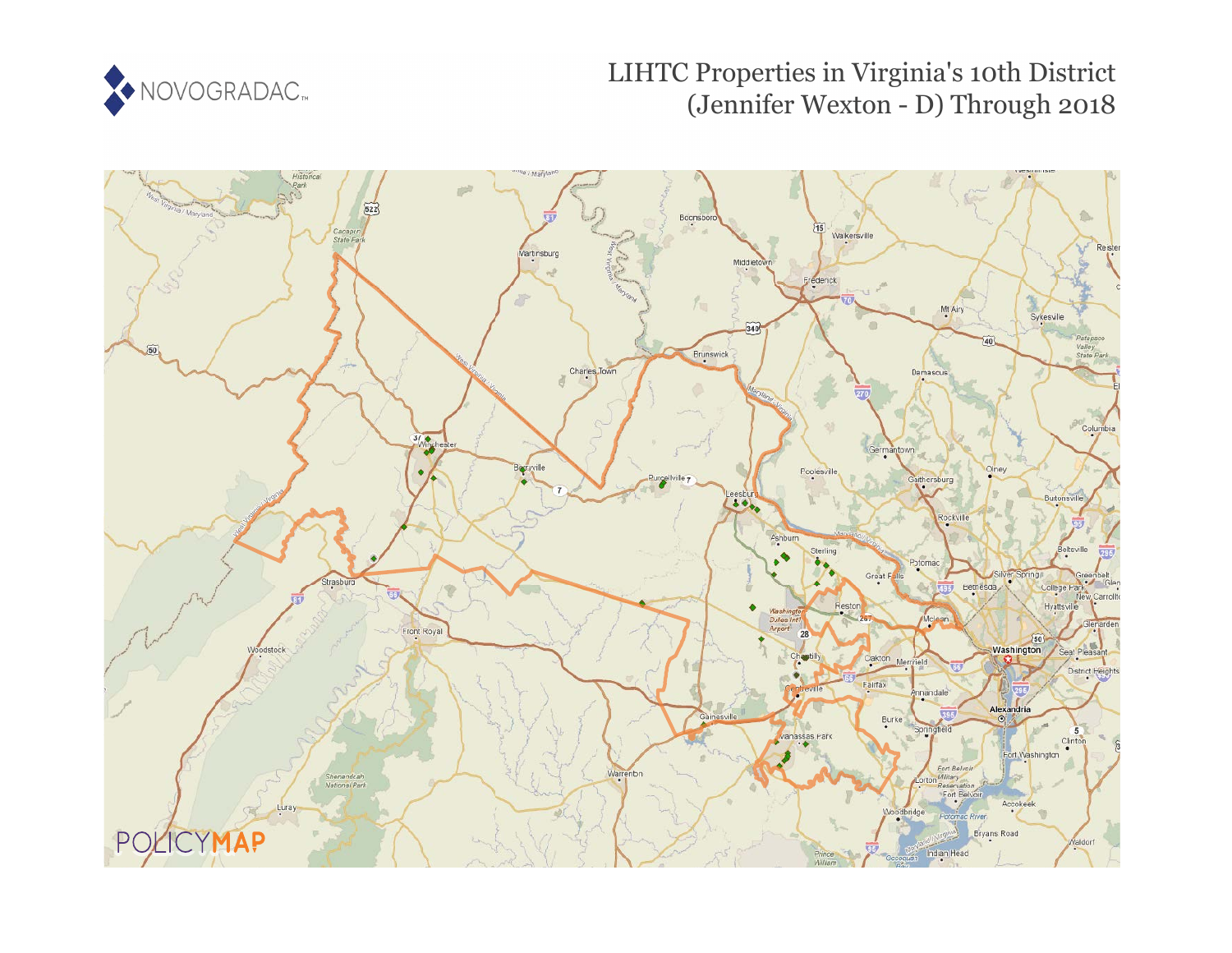## LIHTC Properties in Virginia's 10th District Through 2018

| <b>Project Name</b>      | <b>Address</b>                  | City                 | <b>State</b> | <b>Zip Code</b> | Nonprofit<br><b>Sponsor</b> | <b>Allocation</b><br>Year | <b>Annual</b><br><b>Allocated</b><br><b>Amount</b> | <b>Year Placed</b><br>in Service | <b>Construction Type</b>  | <b>Total</b><br><b>Units</b> | Low<br><b>Income</b><br><b>Units</b> | <b>Rent or</b><br>Income<br><b>Ceiling</b> | <b>Credit</b><br><b>Percentage</b>   | Tax-<br><b>Exempt</b><br><b>Bond</b> | <b>HUD Multi-Family</b><br><b>Financing/Rental</b><br><b>Assistance</b> |
|--------------------------|---------------------------------|----------------------|--------------|-----------------|-----------------------------|---------------------------|----------------------------------------------------|----------------------------------|---------------------------|------------------------------|--------------------------------------|--------------------------------------------|--------------------------------------|--------------------------------------|-------------------------------------------------------------------------|
| <b>SIGNAL HILL</b>       | 8711 SIGNAL HILL RD             | MANASSAS             | VA           | 20110           | $\mathbf{N}\mathbf{o}$      | 2001                      | \$93,962                                           | 2003                             | Acquisition and Rehab 36  |                              | 36                                   | 60% AMGI                                   | 30 % present<br>value                | Yes                                  | $\mathbf{N}\mathbf{o}$                                                  |
| PARK PLACE (MANASSAS)    | 9657 MANASSAS DR                | MANASSAS PARK VA     |              | 20111           | No                          | 2002                      | \$494,435                                          | 2004                             | New Construction          | 148                          | 148                                  | 60% AMGI                                   | 30 % present<br>value                | Yes                                  | No                                                                      |
| <b>WINGLER HOUSE II</b>  | 20903 RUNNYMEADE<br>TER         | <b>ASHBURN</b>       | VA           | 20147           | No                          | 2002                      | \$414,373                                          | 2004                             | Acquisition and Rehab 132 |                              | 132                                  | 60% AMGI                                   | 30 % present<br>value                | Yes                                  | No                                                                      |
| FIELDS OF STERLING       | 46910 SHADY POINT SQ STERLING   |                      | VA           | 20164           | Yes                         | 1996                      | \$500,000                                          | 2004                             | New Construction          | 102                          | 102                                  | 60% AMGI                                   | 70 % present<br>value                | $_{\rm No}$                          | No                                                                      |
| <b>MADISON HOUSE</b>     | 25 MONROE ST SE                 | LEESBURG             | VA           | 20175           | Yes                         | 2003                      | \$323,682                                          | 2005                             | Acquisition and Rehab 100 |                              | 100                                  | <b>50% AMGI</b>                            | 70 % present<br>value                | $\rm No$                             | No                                                                      |
| OAKS OF WELLINGTON       | 10240 HENDLEY RD                | MANASSAS             | VA           | 20110           | No                          | 2001                      | \$451,432                                          | 2005                             | New Construction          | 131                          | 59                                   | 60% AMGI                                   | 30 % present<br>value                | Yes                                  | $\rm No$                                                                |
| <b>CHANTILLY MEWS</b>    | 4114 CHANTILLY LACE<br>CT       | <b>CHANTILLY</b>     | VA           | 20151           | Yes                         | 2004                      | \$355,600                                          | 2006                             | Acquisition and Rehab 50  |                              | ${\bf 50}$                           | 50% AMGI                                   | 70 % present<br>value                | $_{\rm No}$                          | Yes                                                                     |
| PURCELLVILLE EAST        | 114 N 16TH ST                   | PURCELLVILLE         | VA           | 20132           | No                          | 1998                      | \$57,983                                           | 2006                             | Acquisition and Rehab 46  |                              | 46                                   | 60% AMGI                                   | 70 % present<br>value                | No                                   | No                                                                      |
| WILLIAM WATTERS HOUSE    | 22365 ENTERPRISE ST STERLING    |                      | VA           | 20164           | Yes                         | 2005                      | \$365,807                                          | 2007                             | Acquisition and Rehab 91  |                              | 91                                   | 60% AMGI                                   | 70 % present<br>value                | $_{\rm No}$                          | Yes                                                                     |
| <b>BRENTWOOD</b>         | 8661 BRUTON PARISH<br><b>CT</b> | MANASSAS             | VA           | 20110           | No                          | 2005                      | \$1,007,441                                        | 2009                             | Acquisition and Rehab 285 |                              | 282                                  | 60% AMGI                                   | 30 % present<br>value                | Yes                                  | No                                                                      |
| LEVIS HILL HOUSE         | 1000 W WASHINGTON<br>${\rm ST}$ | <b>MIDDLEBURG</b>    | VA           | 20117           | Yes                         | 2007                      | \$242,000                                          | 2009                             | <b>New Construction</b>   | 20                           | 20                                   | 60% AMGI                                   | 70 % present<br>value                | No                                   | No                                                                      |
| STEPHENS VILLAGE         | 390 STICKLEY DR                 | <b>STEPHENS CITY</b> | VA           | 22655           | Yes                         | 2008                      | \$232,401                                          | 2010                             | Acquisition and Rehab 46  |                              | 46                                   | 50% AMGI                                   | 70 % present<br>value                | $_{\rm No}$                          | No                                                                      |
| <b>LLEWELLYN VILLAGE</b> | 300 WINDY HILL RD               | MIDDLEBURG           | VA           | 20117           | Yes                         | 2009                      | \$100,000                                          | 2011                             | Acquisition and Rehab 16  |                              | 16                                   | 60% AMGI                                   | 70 % present<br>value                | No                                   | $\mathbf{N}\mathbf{o}$                                                  |
| CEDAR CREEK II           | <b>7601 MAIN ST</b>             | MIDDLETOWN           | VA           | 22645           |                             | 1988                      | \$68,175                                           | 1989                             | New Construction          | 42                           | 42                                   |                                            | 30 % present<br>value                | No                                   |                                                                         |
| CITY LIGHT NO 1          | 208 N KENT ST                   | <b>WINCHESTER</b>    | VA           | 22601           |                             | 1989                      | \$12,683                                           | 1990                             | Acquisition and Rehab 4   |                              | $\overline{4}$                       |                                            | Both 30% and<br>70% present<br>value | $\mathbf{N}\mathbf{o}$               |                                                                         |

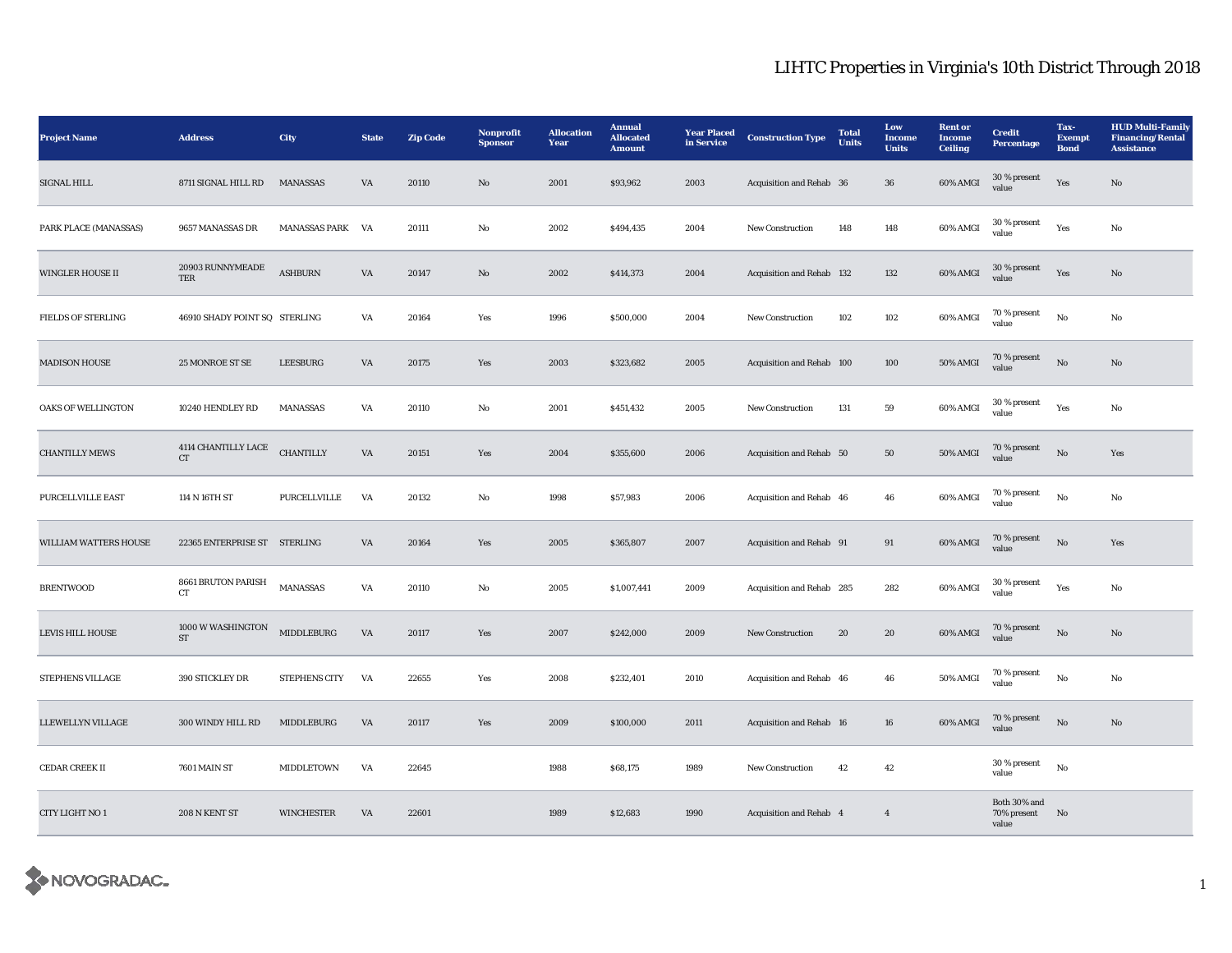## LIHTC Properties in Virginia's 10th District Through 2018

| <b>Project Name</b>                                                     | <b>Address</b>                          | City              | <b>State</b> | <b>Zip Code</b> | Nonprofit<br><b>Sponsor</b> | <b>Allocation</b><br>Year | <b>Annual</b><br><b>Allocated</b><br><b>Amount</b> | <b>Year Placed</b><br>in Service | <b>Construction Type</b>               | <b>Total</b><br>Units | Low<br><b>Income</b><br><b>Units</b> | <b>Rent or</b><br><b>Income</b><br><b>Ceiling</b> | <b>Credit</b><br><b>Percentage</b> | Tax-<br><b>Exempt</b><br><b>Bond</b> | <b>HUD Multi-Family</b><br><b>Financing/Rental</b><br><b>Assistance</b> |
|-------------------------------------------------------------------------|-----------------------------------------|-------------------|--------------|-----------------|-----------------------------|---------------------------|----------------------------------------------------|----------------------------------|----------------------------------------|-----------------------|--------------------------------------|---------------------------------------------------|------------------------------------|--------------------------------------|-------------------------------------------------------------------------|
| <b>BAKER STREET APTS</b>                                                | 212 BAKER ST                            | <b>WINCHESTER</b> | VA           | 22601           | No                          | 1990                      | \$7,066                                            | 1992                             | Acquisition and Rehab 3                |                       | $\mathbf{3}$                         | 60% AMGI                                          | 70 % present<br>value              | $\rm No$                             | No                                                                      |
| <b>HOLCOMB HOUSE</b>                                                    | <b>110 LEE ST</b>                       | <b>WINCHESTER</b> | VA           | 22601           | $\mathbf{N}\mathbf{o}$      | 1991                      | \$23,616                                           | 1992                             | Both New Construction $6$<br>and $A/R$ |                       | $6\phantom{.0}$                      | <b>50% AMGI</b>                                   | $70\,\%$ present<br>value          | $\mathbf{N}\mathbf{o}$               | No                                                                      |
| NORTH KENT COURT                                                        | 431 W LN                                | <b>WINCHESTER</b> | VA           | 22601           | No                          | 1991                      | \$34,944                                           | 1992                             | <b>New Construction</b>                | 8                     | 8                                    | 50% AMGI                                          | 70 % present<br>value              | $\rm No$                             | No                                                                      |
| FREEMONT-CHASE REHAB<br>PROJECT                                         | 430 CHASE ST                            | <b>WINCHESTER</b> | VA           | 22601           | $\rm \bf No$                | 1991                      | \$15,469                                           | 1993                             | Acquisition and Rehab 6                |                       | $6\phantom{.0}$                      | 50% AMGI                                          | 70 % present<br>value              | $\rm No$                             | No                                                                      |
| JOHNSON-WILLIAMS SCHOOL                                                 | 301 JOSEPHINE ST                        | <b>BERRYVILLE</b> | VA           | 22611           | No                          | 1993                      | \$122,551                                          | 1994                             | Acquisition and Rehab 40               |                       | 40                                   | 60% AMGI                                          | 70 % present<br>value              | $\rm No$                             | No                                                                      |
| <b>EVANS RIDGE</b>                                                      | <b>428 EVANS RIDGE TER</b><br>$\rm{NE}$ | <b>LEESBURG</b>   | VA           | 20176           | $\mathbf{No}$               | 1994                      | \$833,853                                          | 1996                             | New Construction                       | 150                   | 150                                  | 50% AMGI                                          | $70\,\%$ present<br>value          | No                                   | $\mathbf{N}\mathbf{o}$                                                  |
| FOREST GLEN AT SULLY STATION 14401 WOODMERE CT CENTREVILLE              |                                         |                   | VA           | 20120           | No                          | 1994                      | \$562,227                                          | 1996                             | <b>New Construction</b>                | 119                   | 118                                  | 60% AMGI                                          | 70 % present<br>value              | No                                   | No                                                                      |
| MANASSAS ARMS                                                           | 8812 WESLEY AVE                         | MANASSAS          | VA           | 20110           | $\rm\thinspace No$          | 1996                      | \$21,096                                           | 1997                             | Acquisition and Rehab 24               |                       | $\bf{22}$                            | $60\%$ AMGI                                       | 30 % present<br>value              | Yes                                  | $\mathbf{N}\mathbf{o}$                                                  |
| FOREST GLEN AT SULLY STATION $_{14400}$ woodmere $CT$ centreville<br>II |                                         |                   | VA           | 20120           | No                          | 1996                      | \$274,854                                          | 1998                             | New Construction                       | 118                   | 118                                  | 60% AMGI                                          | 30 % present<br>value              | Yes                                  | No                                                                      |
| <b>WINGLER HOUSE I</b>                                                  | 20900 RUNNYMEADE<br><b>TER</b>          | <b>ASHBURN</b>    | VA           | 20147           | No                          | 1998                      | \$355,809                                          | 1998                             | <b>New Construction</b>                | 132                   | 132                                  | 60% AMGI                                          | 30 % present<br>value              | Yes                                  | No                                                                      |
| <b>MARY HARDESTY HOUSE</b>                                              | 218 MOSBY BLVD                          | <b>BERRYVILLE</b> | VA           | 22611           | No                          | 1996                      | \$417,603                                          | 1999                             | <b>New Construction</b>                | 60                    | 60                                   | 60% AMGI                                          | 70 % present<br>value              | $\rm No$                             | No                                                                      |
| ABBEY AT SOUTH RIDING I                                                 | 43001<br>THOROUGHGOOD DR                | SOUTH RIDING      | VA           | 20152           | $\rm No$                    | 1997                      | \$377,822                                          | 1999                             | New Construction                       | 168                   | 168                                  | 60% AMGI                                          | 30 % present<br>value              | Yes                                  | $\mathbf{No}$                                                           |
| <b>FIELDS AT CASCADES</b>                                               | 21260 HUNTINGTON SQ STERLING            |                   | VA           | 20166           | No                          | 1993                      | \$2,010,000                                        | 1999                             | <b>New Construction</b>                | 320                   | 320                                  | 50% AMGI                                          | 70 % present<br>value              | $\rm No$                             | No                                                                      |
| <b>FIELDS OF LEESBURG I</b>                                             | 75 PLAZA ST NE                          | LEESBURG          | VA           | 20176           | $\mathbf{N}\mathbf{o}$      | 1998                      | \$284,667                                          | 1999                             | Acquisition and Rehab 156              |                       | 156                                  | 60% AMGI                                          | 30 % present<br>value              | Yes                                  | $\mathbf{N}\mathbf{o}$                                                  |
| <b>ASHBURN MEADOWS I</b>                                                | 44386 TILLMAN TER                       | <b>ASHBURN</b>    | VA           | 20147           | No                          | 1998                      | \$519,548                                          | 2000                             | <b>New Construction</b>                | 176                   | 176                                  | 60% AMGI                                          | 30 % present<br>value              | Yes                                  | No                                                                      |

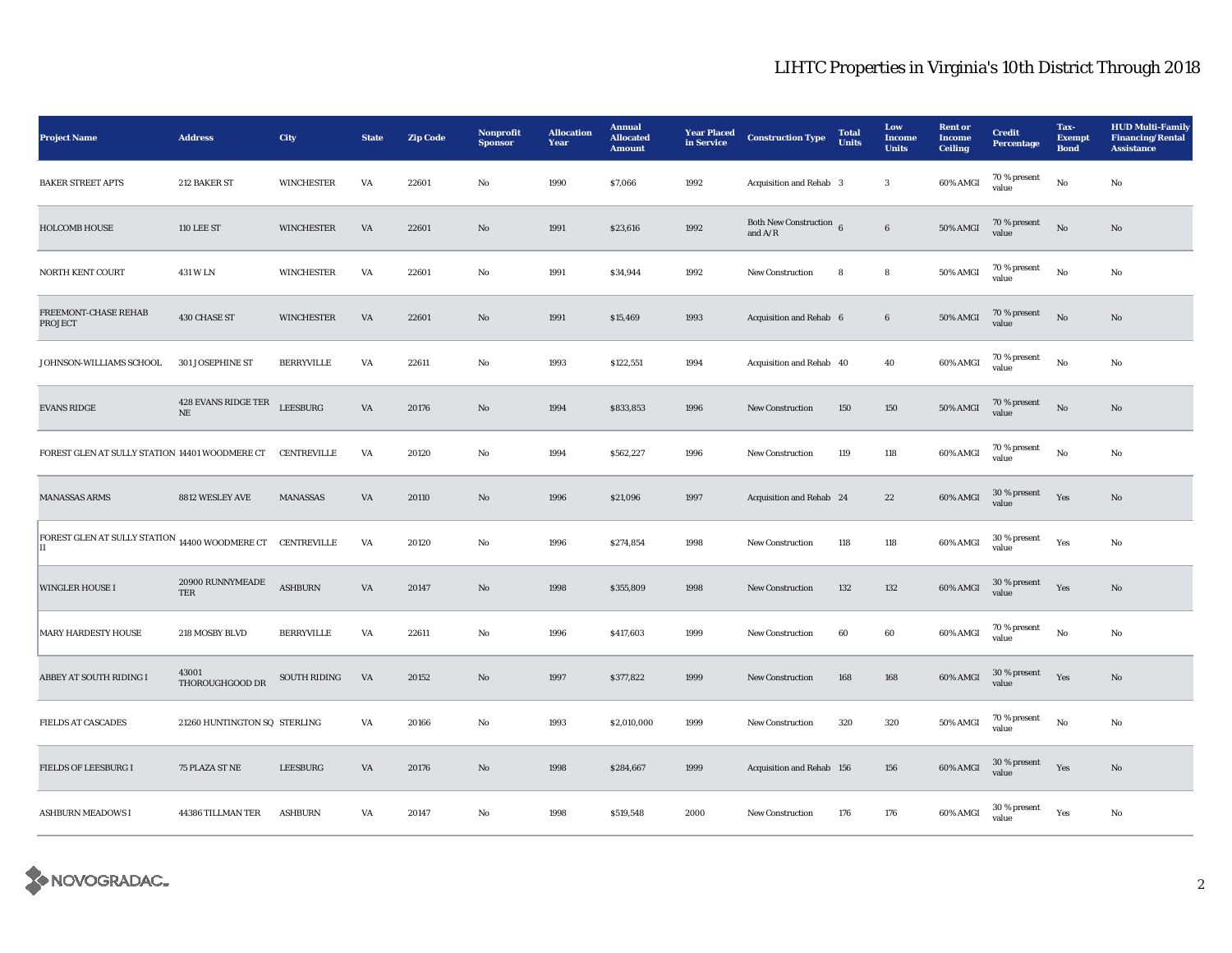## LIHTC Properties in Virginia's 10th District Through 2018

| <b>Project Name</b>              | <b>Address</b>                   | <b>City</b>        | <b>State</b> | <b>Zip Code</b> | Nonprofit<br><b>Sponsor</b> | <b>Allocation</b><br>Year | <b>Annual</b><br><b>Allocated</b><br><b>Amount</b> | <b>Year Placed</b><br>in Service | <b>Construction Type</b>  | <b>Total</b><br><b>Units</b> | Low<br>Income<br><b>Units</b> | <b>Rent</b> or<br><b>Income</b><br><b>Ceiling</b> | <b>Credit</b><br>Percentage | Tax-<br><b>Exempt</b><br><b>Bond</b> | <b>HUD Multi-Family</b><br><b>Financing/Rental</b><br><b>Assistance</b> |
|----------------------------------|----------------------------------|--------------------|--------------|-----------------|-----------------------------|---------------------------|----------------------------------------------------|----------------------------------|---------------------------|------------------------------|-------------------------------|---------------------------------------------------|-----------------------------|--------------------------------------|-------------------------------------------------------------------------|
| <b>AUTUMN WIND</b>               | 130 PAW PAW CT                   | <b>WINCHESTER</b>  | VA           | 22603           | No                          | 1998                      | \$485,052                                          | 2000                             | New Construction          | 104                          | 104                           | 60% AMGI                                          | 70 % present<br>value       | $\rm No$                             | No                                                                      |
| <b>MAYFAIR COMMONS</b>           | 75 PLAZA ST NE                   | <b>LEESBURG</b>    | VA           | 20176           | No                          | 1998                      | \$553,251                                          | 2000                             | Acquisition and Rehab 248 |                              | 248                           |                                                   | 30 % present<br>value       | Yes                                  |                                                                         |
| SHENANDOAH                       | 2527 WILSON BLVD                 | <b>WINCHESTER</b>  | VA           | 22601           | No                          | 1999                      | \$83,913                                           | 2000                             | Acquisition and Rehab 50  |                              | 50                            | 50% AMGI                                          | 70 % present<br>value       | No                                   | No                                                                      |
| SOUTH MAIN COMMONS               | 8989 WOOD DRIFT CIR MANASSAS     |                    | VA           | 20110           | No                          | 1998                      | \$419,165                                          | 2000                             | New Construction          | 82                           | 82                            | 50% AMGI                                          | 70 % present<br>value       | $_{\rm No}$                          | No                                                                      |
| <b>GROVE AT FLYNN'S CROSSING</b> | 21892 BLOSSOM HILL<br><b>TER</b> | <b>ASHBURN</b>     | VA           | 20147           | No                          | 1998                      | \$440,249                                          | 2000                             | <b>New Construction</b>   | 168                          | 168                           | 60% AMGI                                          | 30 % present<br>value       | Yes                                  | No                                                                      |
| FIELDS OF ASHBURN II             | 43848 DODGE TER                  | <b>ASHBURN</b>     | VA           | 20147           | Yes                         | 1998                      | \$135,005                                          | 2000                             | New Construction          | 24                           | 24                            | 50% AMGI                                          | $70\,\%$ present<br>value   | No                                   | No                                                                      |
| FIELDS OF CHANTILLY              | 13950 ROCKLAND<br>VILLAGE DR     | <b>CHANTILLY</b>   | VA           | 20151           | No                          | 2000                      | \$1,104,847                                        | 2001                             | <b>New Construction</b>   | 360                          | 360                           | 60% AMGI                                          | $30$ % present<br>value     | Yes                                  | No                                                                      |
| MAIN STREET COMMONS              | 119 N 16TH ST                    | PURCELLVILLE       | VA           | 20132           | No                          | 2000                      | \$238,444                                          | 2002                             | New Construction          | 90                           | 90                            | 60% AMGI                                          | 30 % present<br>value       | Yes                                  | $\rm No$                                                                |
| <b>MAPLE AVENUE</b>              | <b>650 DOMINION TER</b>          | PURCELLVILLE       | VA           | 20132           | No                          | 2001                      | \$203,964                                          | 2002                             | New Construction          | 60                           | 60                            | 60% AMGI                                          | 30 % present<br>value       | Yes                                  | $\mathbf{No}$                                                           |
| <b>CASCADES VILLAGE</b>          | 46565 HARRY BYRD<br><b>HWY</b>   | <b>STERLING</b>    | VA           | 20164           | Yes                         | 2001                      | \$717,930                                          | 2002                             | <b>New Construction</b>   | 150                          | 150                           | 50% AMGI                                          | $70$ % present<br>value     | No                                   | No                                                                      |
| POTOMAC STATION                  | 654A FT EVANS RD NE LEESBURG     |                    | VA           | 20176           | No                          | 2000                      | \$519,042                                          | 2002                             | <b>New Construction</b>   | 152                          | 150                           | 60% AMGI                                          | 30 % present<br>value       | Yes                                  | No                                                                      |
| <b>QUARRY STATION SENIORS</b>    | 8750 QUARRY RD                   | MANASSAS           | VA           | 20110           | Yes                         | 2000                      | \$510,104                                          | 2002                             | New Construction          | 79                           | 79                            | 60% AMGI                                          | 70 % present<br>value       | $_{\rm No}$                          | No                                                                      |
| <b>ASHBURN MEADOWS II</b>        | 44411 WHITFORD SQ                | <b>ASHBURN</b>     | VA           | 20147           | No                          | 2000                      | \$480,255                                          | 2002                             | New Construction          | 160                          | 160                           | 60% AMGI                                          | 30 % present<br>value       | Yes                                  | No                                                                      |
| <b>SOMERSET POINTE</b>           | 14701 DEMING DR                  | <b>GAINESVILLE</b> | VA           | 20155           | No                          | 2000                      | \$719,402                                          | 2002                             | New Construction          | 276                          | 276                           | 60% AMGI                                          | 30 % present<br>value       | Yes                                  | No                                                                      |
| PRESTON PLACE                    | 200 LEAFIELD CT                  | <b>WINCHESTER</b>  | VA           | 22602           | No                          | 2012                      | \$655,957                                          | 2014                             | <b>New Construction</b>   | 236                          | 236                           |                                                   | 30 % present<br>value       | Yes                                  | No                                                                      |